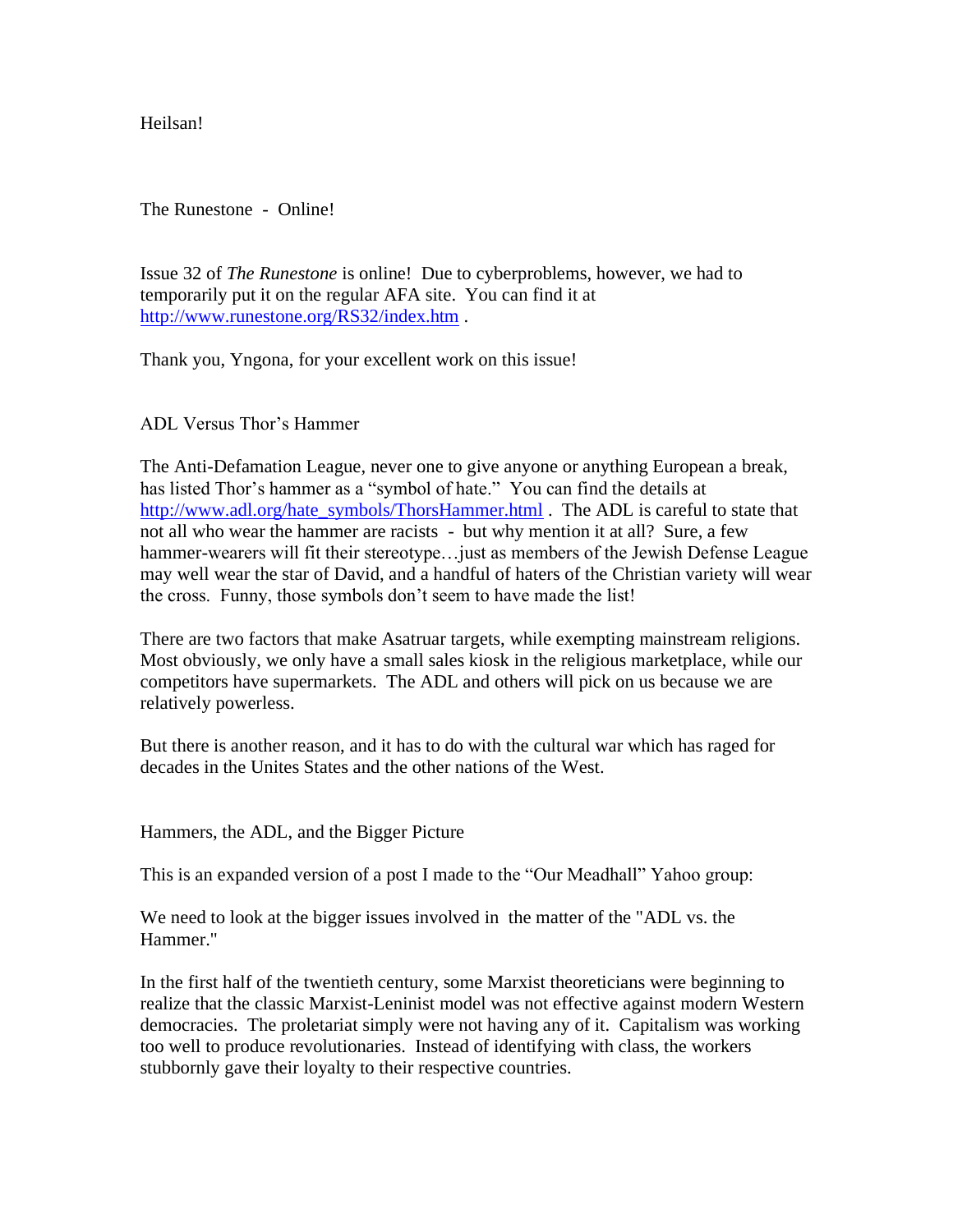The solution offered by Antonio Gramsci and his fellow Communists at the Institute for Social Research - usually known as the Frankfurt School - was to recast Marxist analysis in terms of culture rather than economics. In practice, this meant "deconstructing" Western Civilization and the religion that supposedly gave it life, namely Christianity. If the culture is subverted, Gramsci figured, control of the political system would have to follow.

As Pat Buchanan and many other paleo-conservatives have pointed out, this program has been successful. The cultural transformation of America since the 1960's represents the rise of the "cultural Marxists." What was once strictly a fringe phenomenon has become the mainstream. Buchanan, as a good Catholic, calls for a restoration of Christianity to its "rightful" place in the center of American/Western life to combat this cultural insurrection.

This situation presents Asatruar with an opportunity and a challenge. The spat over the Hammer is an aspect of this bigger picture.

The Marxists have gambled that Christianity will be replaced by an atheistic, materialistic, universalist, and collectivist ideology.

But what if, instead, the void left by Christianity was filled by an anti-totalitarian, Folkbased, ethnocentric, and profoundly spiritual worldview - like that of Asatru?

Rather than defending Christianity as Buchanan would have us do, our task is to stimulate a return to indigenous European religion - of which Asatru is currently the leading proponent. By so doing, we defeat the Marxists and bring Western Civilization back to its pre-Christian roots. We defeat globalism and preserve human biodiversity (ie, preserve our people and others), not to mention keep our political liberty, at the same time. Everyone comes out ahead, except of course for the Marxists!

The left must attack indigenous European religion because its spirit is anathema to the Brave New World they envision. Thus, the argument is not really about getting the ADL to act "fairly" or to see the errors of their ways; the argument runs deeper than that. We represent a threat to them and to all for which they stand. While we should contest the ADL on this issue as a matter of principle, we should also realize their deep investment in smothering a Euro-ethnic spiritual revival and adjust our expectations accordingly. For the left, it's not about "fairness" - it's about power…and it always has been!

Asatruar are on the cutting edge of a cultural counter-revolution. Our growth, maturation, and continued advancement are extremely important in the big picture. Each one of us has a part to play in this drama, so take heart, and fight on!